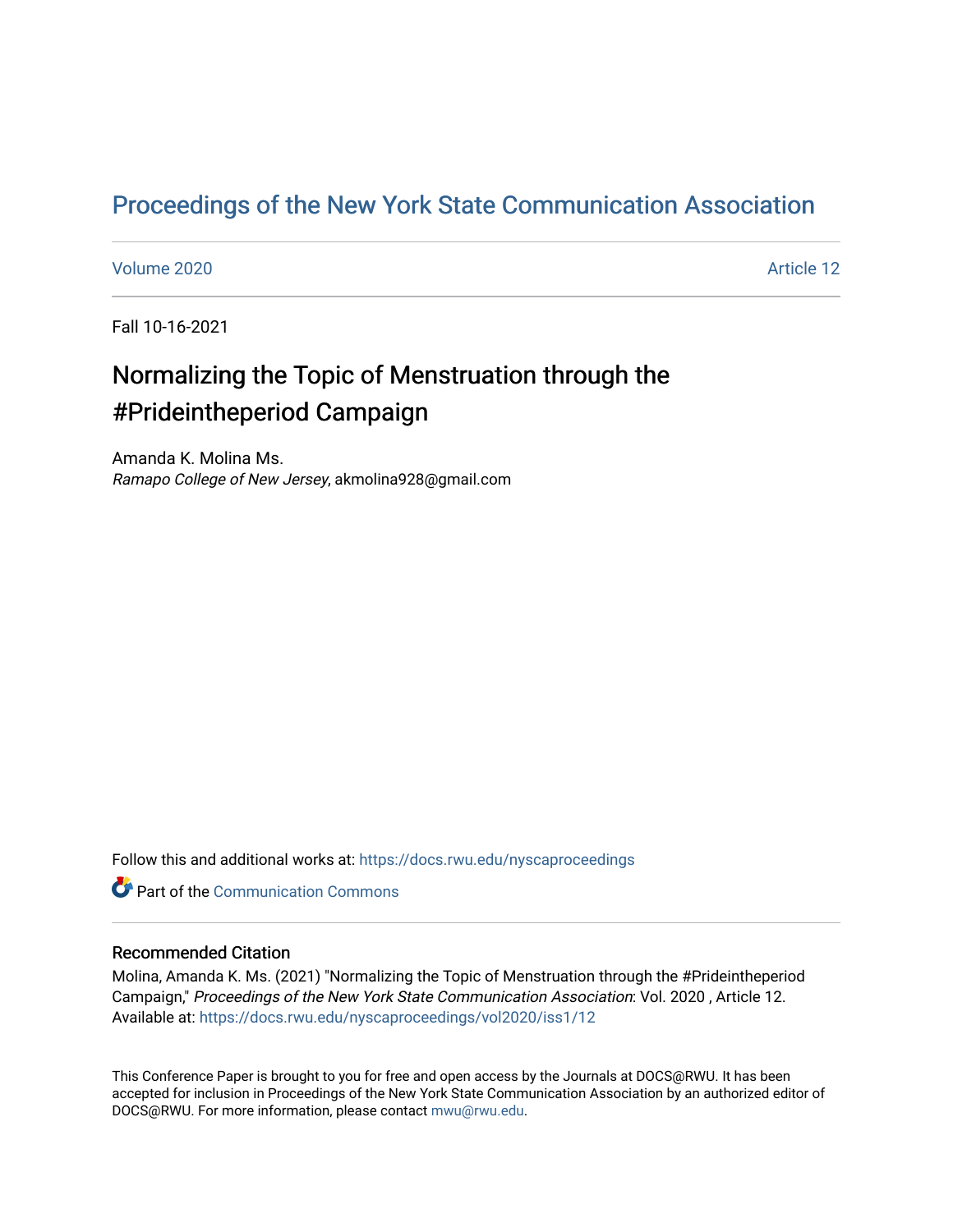## Normalizing the Topic of Menstruation through the #Prideintheperiod Campaign

## Cover Page Footnote

"In submitting the attached individual paper, or proposal of the paper session, or poster session, or roundtable panel, or short video, or film, I/we agree to present at the 2020 NYSCA conference if it is accepted and programmed. I/we further recognize that all who attend and present at NYSCA's annual meeting must register on Eventbrite, NYSCA's electronic registration system. This year, conference fees are waived for undergraduates, graduates, and adjunct faculty. Dr. Nicholas Bowman's short course on mass communication and media entertainment is free of charge for graduates and faculty presenting and attending NYSCA 2020. Full-time faculty and long-term association members are invited to register for membership at the early-bird rate of \$50 — which also provides an electronic subscription to the Atlantic Journal of Communication."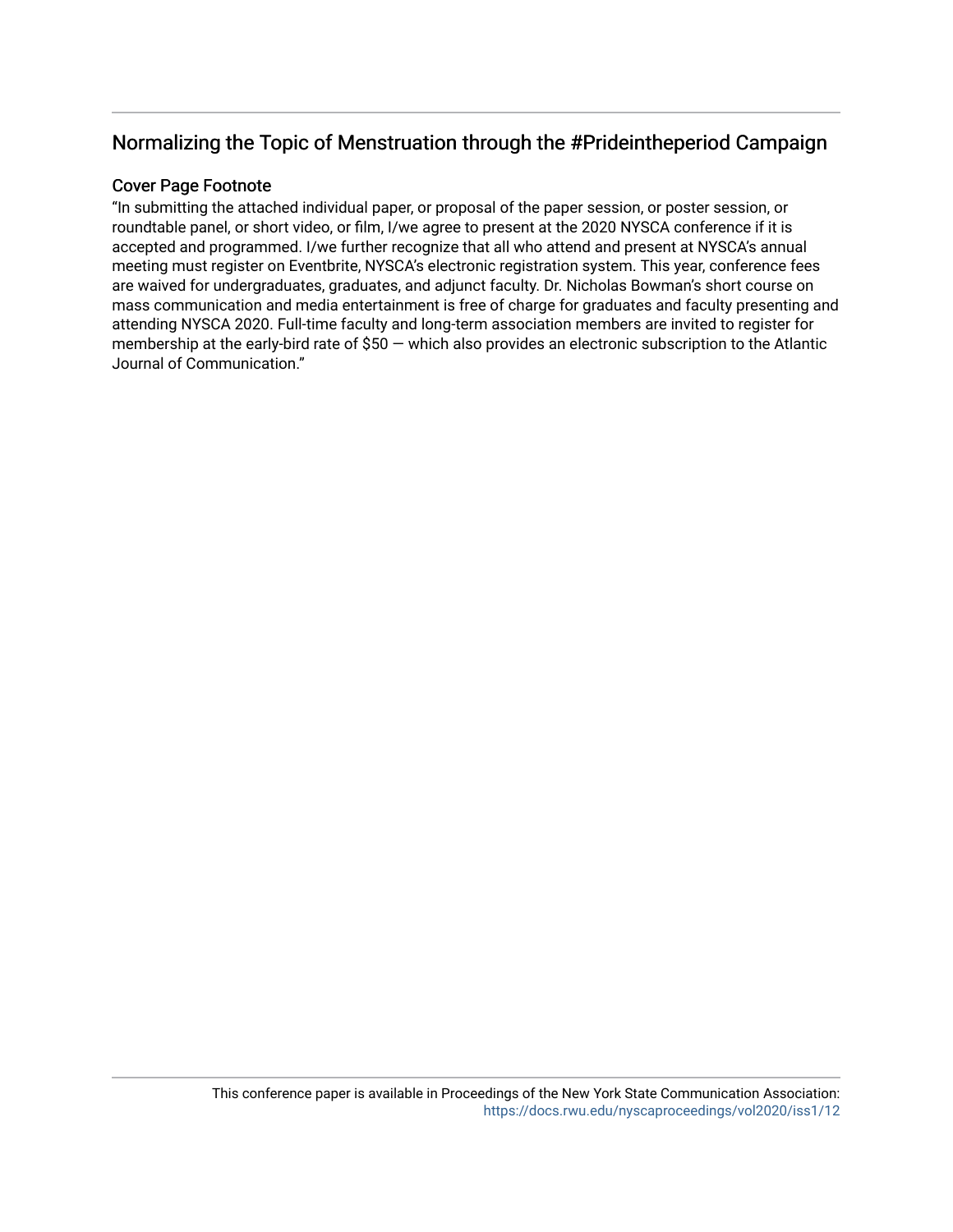## **Normalizing the Topic of Menstruation through the** *#Prideintheperiod* **Campaign**

**Amanda K. Molina**)**, Ramapo College of New Jersey**

**Conference Paper (Undergaduate)**

## **Abstract**

Since shame is embedded in the discourse of menstruation, the researcher chose to naturalize the conversation of menstruation since it is an innate bodily function that menstruators should not be embarrassed about. Granted the improper sex education and the continuous genderization of menstruation promoted societal menstrual shame, the researcher found that both genders needed to be re-educated on menstrual stigma and be included in menstruation conversations. Through a needs assessment, the researcher created five campaign messages that allowed participants to see varying perspectives on periods. Both a questionnaire and a survey evaluated if the campaign changed the participants' perceptions of menstruation. The campaign results vocalized that participants previously viewed menstruation as 'embarrassing' based on being uninformed of the other gender's relationship to menstruation. To normalize menstruation, participants stressed that education and conversations need to value both genders' perspectives and display menstruation realistically.

*Keywords:* menstruation, menstrual stigma, shame, sex education, awareness campaign

## **Introduction**

The proposed topic for this paper discusses the prevalent social stigma against people who experience menstrual cycles. Despite the menstrual cycle representing fertility within women and other individuals who have uteruses, society deems menstruators as 'unclean' when they menstruate. Our modernday society views menstruation as taboo since it goes against the social construct of femininity, which dictates frailty, innocence, and beauty to be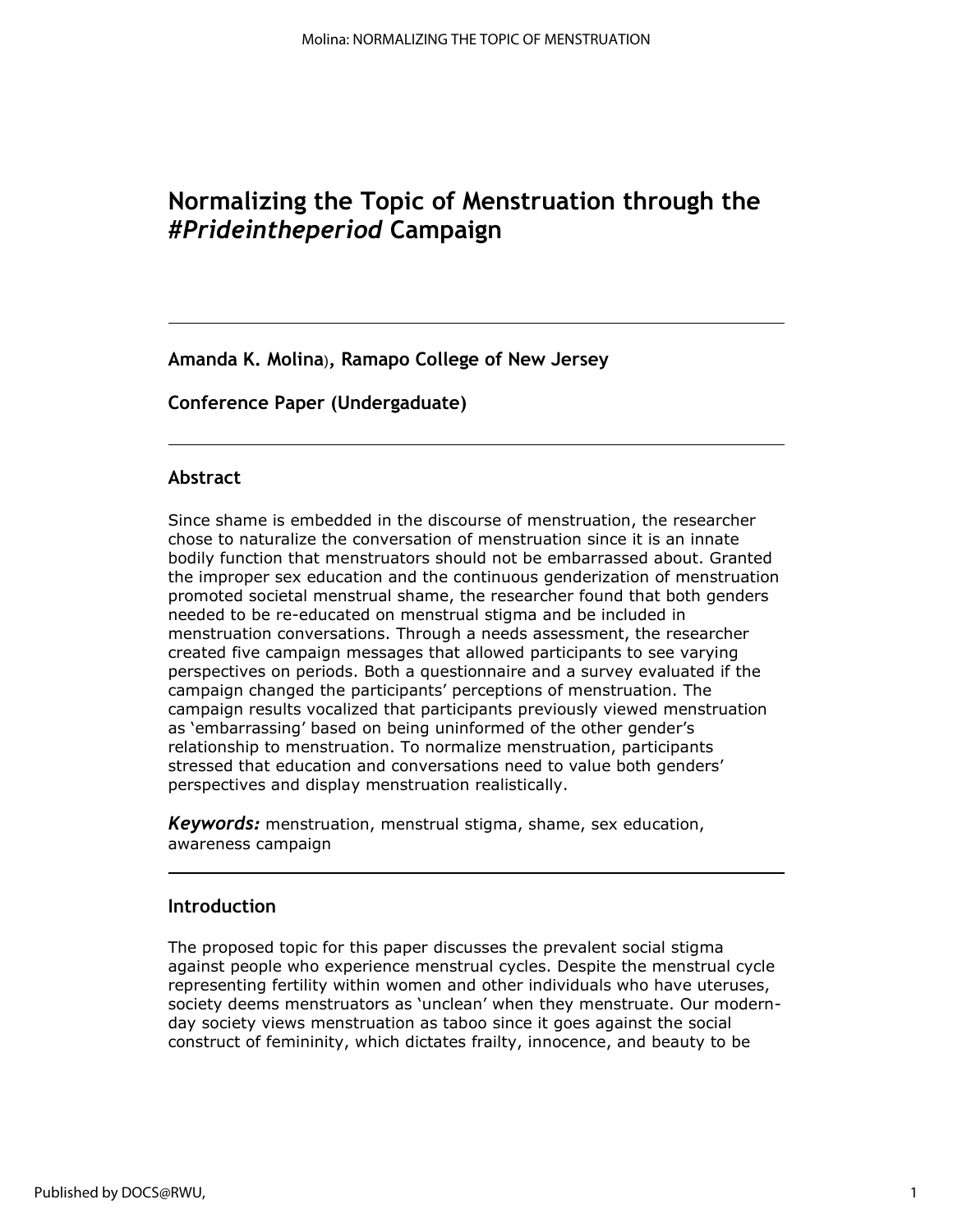ideal for womanhood. Therefore, society regards periods as a "blemish to one's character" since sexual maturity within a woman is unfeminine (Johnston-Robledo & Chrisler, 2013, p.10). Even though patriarchal society is infatuated with females as "objects of male desire," periods are conceptualized as an inconvenience to males since it reduces sexual availability (Schooler, Ward, Merriwether, & Caruthers, 2005, p. 325). Since shame is embedded in the discourse of menstruation, the researcher chose to naturalize the conversation of menstruation since it is an innate bodily function that menstruators should not be embarrassed about.

There is a need to normalize the discourse on menstruation since many misconceptions are spread about the female reproductive system. These misconceptions about the vagina and the act of menstruation are caused by the exclusion of men from the conversation and its limited presentation in sex education (Johnston-Robledo & Chrisler, 2013). By gendering the conversation as a female issue, women are taught to keep this process a secret out of convenience to men. When framing menstruation as a private conversation, women will internalize periods as shameful and that concealing menstruation is necessary to avoid negative perceptions (Johnston-Robledo & Chrisler, 2013). This lack of education on the female reproductive system leads to the belief that "not only is the act of menstruation shameful but the young woman who menstruates becomes dirty and shameful" (Schooler et al., 2005, p. 325).

Similarly, maintaining menstruation as a gender-specific conversation reinforces that menstruators' bodies need to be "clean" or their feelings of embarrassment and self-hatred are deserved (Siebert, 2018). As a result of menstrual shame, "58% percent of women have felt embarrassment from being on their period and 42% of women have experienced period shaming," discouraging females for their body and its natural functions (Brannagan, 2018). Granted that shame about menstruation prompts females to objectify their own bodies, it is essential for society to learn about the female reproductive system to encourage body confidence in menstruators.

In the hope that education on female reproductive health will create compassion toward menstruation, the current project will showcase how these stigmatized views affected the representation of menstruators in media texts, their relationships, and body confidence. By making both genders cognizant of media promoting this stigma, the current project will try to change how menstruation is represented. By the same token, making both genders familiar with female reproductive health will encourage women to vocalize the discrimination they feel in society in terms of their bodies and gain more knowledge on their reproductive processes. Given that menstruators feel indecent due to their period, the project's key message will elaborate on how menstruators should not be ashamed of their period since it is a natural part of the female experience. The researcher concentrated on a key message that stresses menstruation as a positive conversation to discuss within society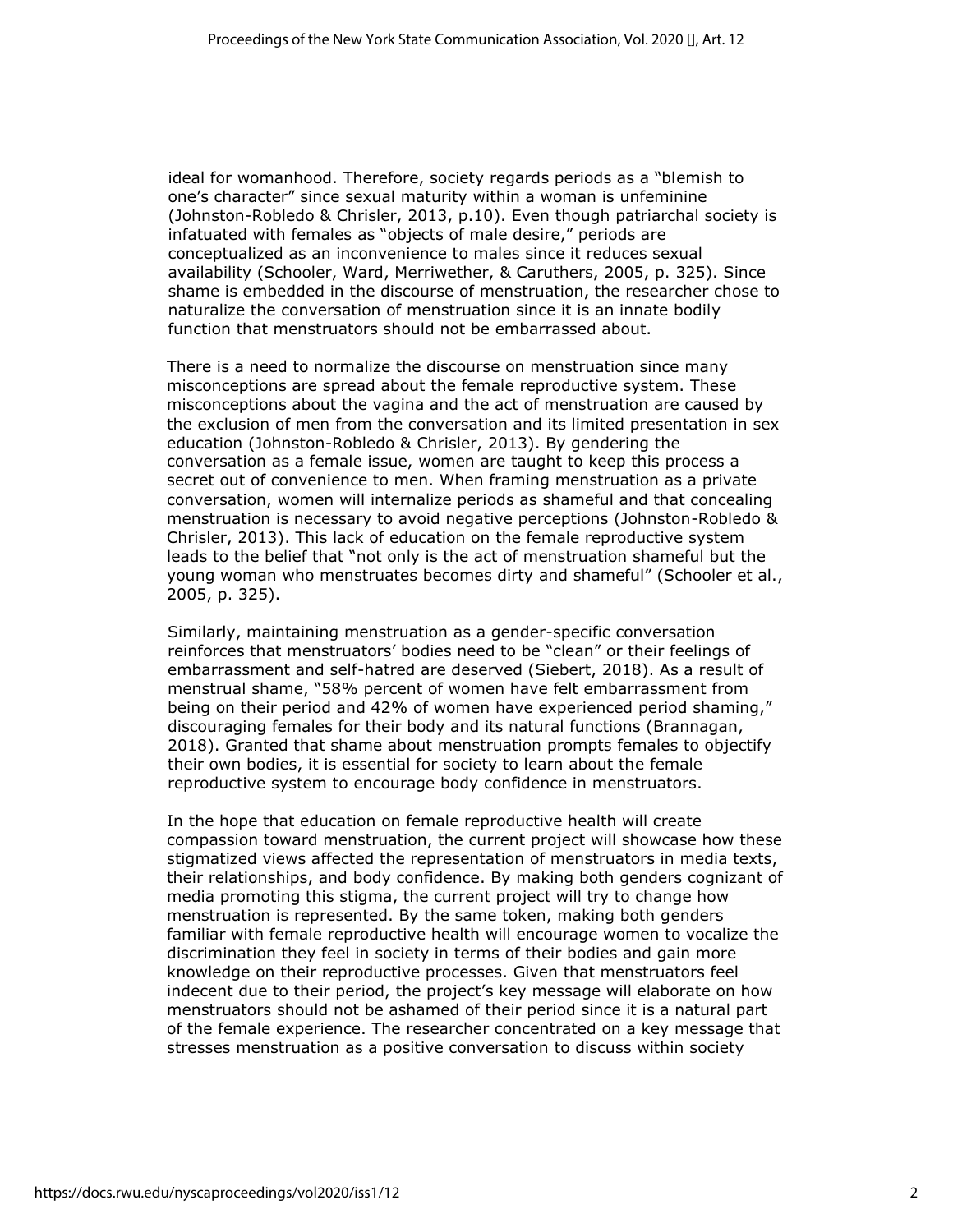since menstruators have been tormented for showcasing their period, which is evident within media texts, euphemisms, and advertising for period products. As stated by Siebert (2018) citing a survey conducted by Thinx, "62% of women admit that they have felt irked simply by using the word 'period' and 47% of women have resorted to using more 'palatable' names for their periods". As a result of shame being embedded into the conversation of menstruation, individuals with periods are taught to be apologetic of their ability to reproduce since it goes against the female gender norm of purity, making them humiliated of their whole body due to its irrepressible nature. By framing menstruation as a process that displays the health of the menstruator, the researcher hopes to increase the self-worth and self-efficacy of menstruators.

## **Literature Review**

Within *Cycles of Shame: Menstrual Shame, Body Shame, and Sexual Decision Making* (2005), Schooler et al. vocalize how the lack of discussion on menstruation creates a culture where the female body is shamed for being gross. To expand further, this study highlights how women being humiliated for their menstrual cycle connects to their sexual decision making and objectification of their own bodies. Schooler et al. stresses that discourses revolving around female sexuality focus on women's bodies being sites of consumption rather than personal pleasure which leads women to "sexual risking taking and reduced sexual satisfaction" to appease their partners (2005, p. 326). This study is important to naturalizing the conversation of the menstrual cycle since it will help educate both genders on menstruation, bring awareness to how providing accurate information on the female anatomy can increase female body confidence, self-efficacy in terms of contraceptive use, and female sexual assertiveness.

As seen within *The Menstrual Mark: Menstruation as a Social Stigma* (2013), Johnston Robledo and Chrisler pronounce how menstrual stigma is seen through religion, media, and merchandising to frame period blood as corruption to femininity. Both authors discuss how the lack of education on the menstrual cycle and lack of experience with periods has caused males to personify menstruators as "mysterious, poisonous, and out-of-control" (Johnston-Robledo and Chrisler, 2013, p. 10). As a result of these negative representations of menstruators, women are told to be conscious of their bodies by concealing their menstrual cycles to maintain femininity. As stated by Johnston-Robledo and Chrisler (2013), "in a culture where women's bodies routinely are sexually objectified, women themselves can internalize the sexual objectification of their bodies and view themselves through the lens of a critical male gaze" (p. 13). This text is important to naturalizing the conversation of menstruation since it expresses how society has conceived this stigma due to lack of education and images in popular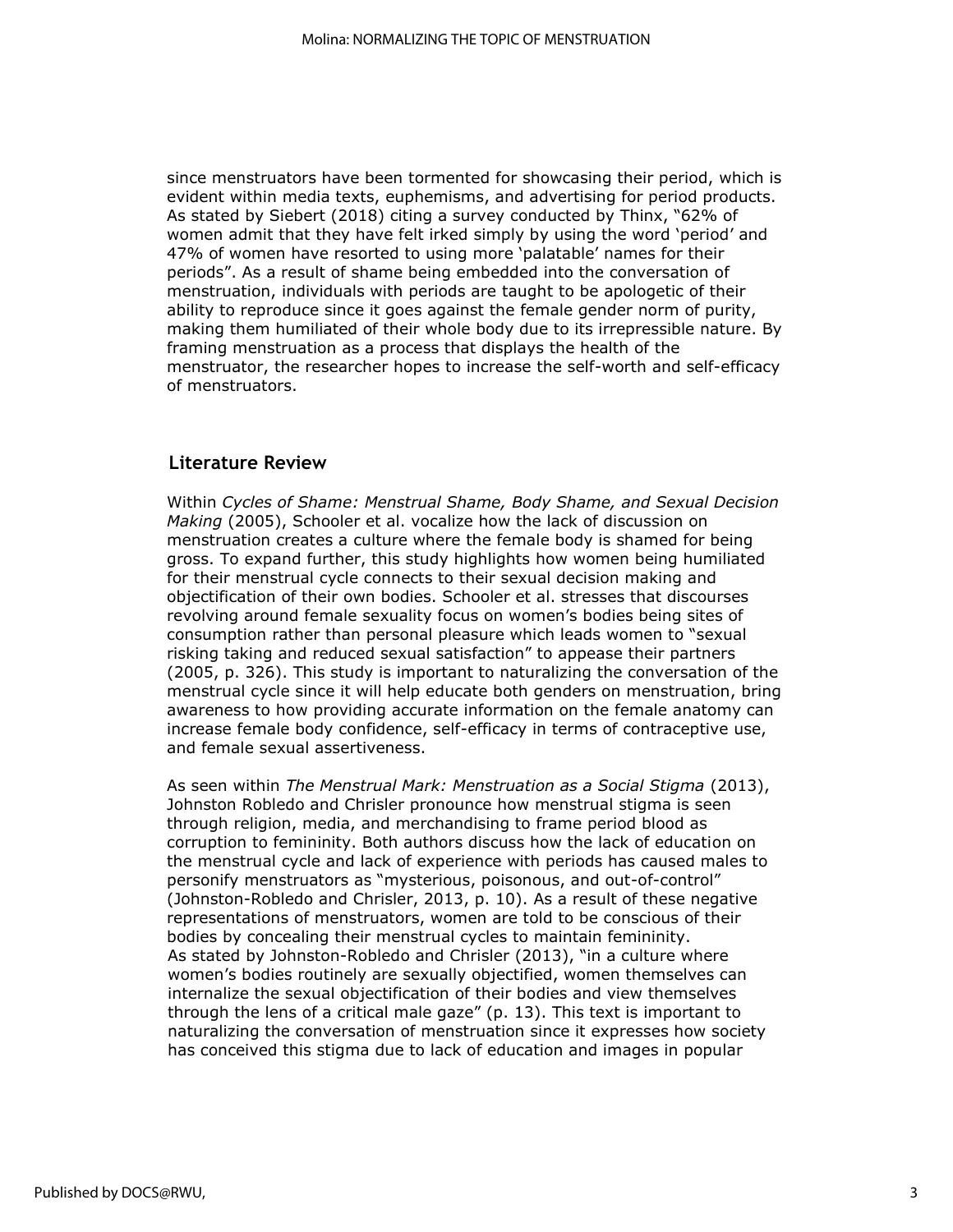culture as well as advertising that continues to permeate the stigma. In a like manner, this text provides the researcher with ideas on how to challenge the stigma of menstruation through online media that can aid in rewriting the negative narrative of menstruation and encourage positive identity development (Johnston-Robledo and Chrisler, 2013).

In *Men and Menstruation: A Qualitative Exploration of Beliefs, Attitudes, and Experiences*, Peranovic and Bentley (2017) dissect men's varying perspectives on menstruation with a focus on their management of the taboo, current attitudes, past experiences, relationships, and interaction with media texts as well as social commentary. Both authors highlight how menstruation is viewed negatively due to excluding men from the conversation of female reproductive health, as seen in education and family systems (Peranovic & Bentley, 2017). Similarly, Peranovic and Bentley underscore how a lack of adequate education of female reproductive health creates a discourse of secrecy and reflects how some men are reluctant to talk about a "woman's problem," since it does not affect them. Despite the polarity in the reactions from males in the study, the authors grasp that challenging the idea of menstruation will help improve male's relationships with menstruators and increase their agency in reproductive decision-making. The researcher believes this text is essential to naturalizing the conversation of menstruation since it highlights how men gain negative representations of menstruators through a lack of education.

## **Theoretical Framework**

To naturalize the conversation of menstruation to both genders, the researcher will utilize the theoretical frameworks of Social Cognitive Theory and Agenda Setting Theory. Through Social Cognitive Theory, the researcher intends to understand how participants gain the negative perception of menstruation through societal influences and understand how to create a behavioral change through observational learning, allowing the researcher "to watch the actions of another person and the reinforcements that the person receives" (University of Twente, 2004, p. 43). By understanding participants' behavior toward menstruation, the researcher hopes to promote positive images of menstruation through role models to encourage self-efficacy. The researcher will also provide educational resources that will help participants on female reproductive health and demonstrate how media shames menstruators. Another theory the researcher plans to use to naturalize the conversation of menstruation is Agenda Setting Theory since it demonstrates how powerful media can be in creating images to the public (University of Twente, 2004). By bringing awareness to how menstrual shame makes women feel inferior, it will allow participants to understand that "media does not reflect reality" (University of Twente, 2004, p. 104). Through agenda setting, the researcher will pronounce how proper health education will make the conversation of menstruation natural between both genders.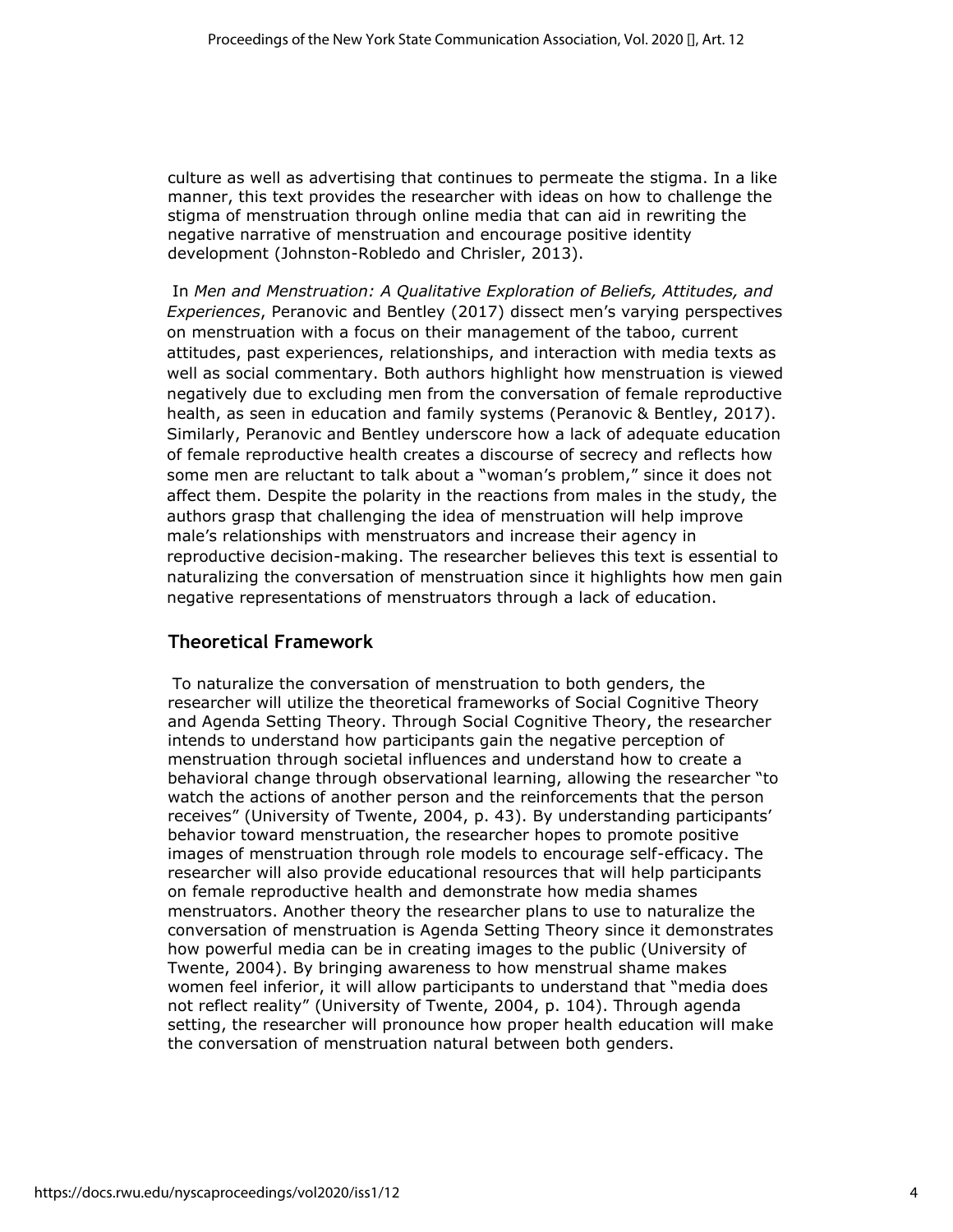## **Goals, Objectives, & Indicators**

The main goal of the campaign is to encourage both genders to comfortably converse about menstruation without shaming the menstruators' reproductive processes. Additionally, the researcher hopes to reduce menstrual stigma to promote body confidence within menstruators since they feel insecure about their body during menstruation due to framing this process as immoral and unhygienic. Lastly, the researcher wants to educate both genders on the history of the stigma against menstruation, basic female reproductive health, and how menstruators feel shame from society. By bringing awareness to the negative societal perceptions of menstruators that is disseminated through popularized media texts, the researcher hopes to change how menstruation is represented in society. To adopt menstruation as a common topic in conversation, one objective of this campaign is to utilize educational resources that provide credible data and personal experiences of menstruators that involve shame and societal discomfort. By using the various forms of educational resources that focus on fact and experience, it will help reduce the stigma against periods that are created due to a lack of knowledge and understanding seen within both genders. Without educating males on the female reproductive system and how menstruation affects these individuals, they will lack the ability to empathize with period stigma and continue the cycle of shame through spreading misconceptions (Siebert, 2018). On the other hand, without educating menstruators on their reproductive systems, they will continue to feel shame when discussing their period in mixed company, have low self-esteem, use euphemisms, lack knowledge on their external genitalia, and engage in sexual risk-taking (Schooler, Ward, Merriwether, & Caruthers, 2005). This education on the social taboo of menstruation will also bring awareness to how society shames menstruators through specific terminology in advertising and their portrayals in media that depicts them as crazy or imbalanced.

Another objective of this campaign is to feature media conversations that vocalize the discomfort menstruators feel when they are shamed for their bodies' processes. By showing the common discomfort menstruators experience, it will allow the audience to grasp how society does not pronounce menstrual stigma as a problem and continues to underscore menstruation as improper. Additionally, the researcher wants to make males more understanding of period stigma through education to feel as though they can help their loved ones who have periods. The last objective of this awareness campaign hopes to make men sympathize with women through their own shameful experiences with puberty. Through making males acknowledge their own genitalia shame, it will help them understand how menstruators feel when they are degraded for their bodily functions. The indicators of this campaign will measure if the target audience of 14- to 50-year-old females has gained more knowledge of their menstrual cycle, reproductive system,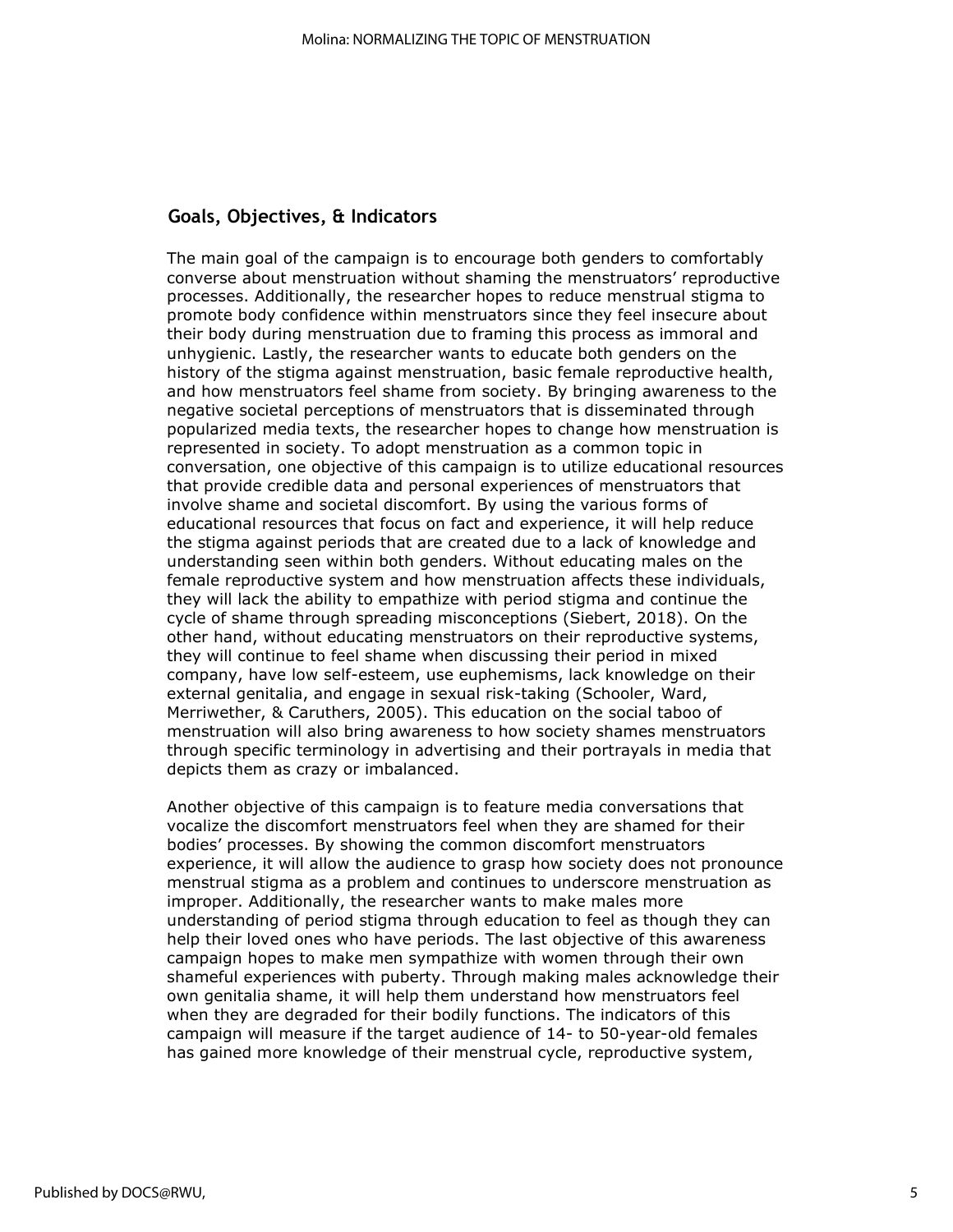and if their negative perception of menstruation has changed. Also, the researcher plans to measure if the target audience will feel comfortable talking about menstruation in a mixed audience to see if there was a reduction in menstrual stigma. This indicator will be measurable through the comparison of the questionnaire and survey where the researcher could observe if there are changes in the participants due to exposure to educational resources. This awareness campaign will be successful if between 40% to 50% of participants have a more positive view of menstruation and feel comfortable talking about menstruation in mixed company. Since education clarifies misconceptions about menstruation and brings awareness to the stigma, the researcher believes the audience can accomplish this goal throughout their questionnaires and surveys in a time frame of ten days.

## **Audience Analysis & Needs Assessment**

The audience of this campaign will be relatives and friends of the researcher who are both genders that are accessible in person and over the phone during the Coronavirus quarantine. Despite the inaccessibility to many participants during social isolation, the researcher will interact with an audience that lives in Northern New Jersey since they were exposed to similar gender norms that influence their view of menstruation. Seeing that menstruation occurs from ages fourteen to about fifty in individuals with vaginas, the researcher will centralize on menstruators within this age range. To expand, the researcher chose this demographic since it will allow her to understand their feelings on menstruation and how to change the negative perception of menstruation to a more positive outlook that encourages body positivity. To find the audience's needs for the campaign, the researcher created a needs assessment that contained fourteen questions for all seven participants. The participants preferred the anonymous nature of surveys and questionnaires since they could answer more honestly and do it in the comfort of their homes. It was also found that the audience is most responsive to a mixture of educational and storytime videos, reading material on menstruation and shame, lectures, and strong visual aspects. Most participants felt that personal stories were more relatable, solidified facts, and showed varying levels of stigmatization of menstruation.

The participants wanted to be involved in this campaign for the intrinsic motivation of learning, to be more empathetic, and to make others aware of the menstrual stigma. Several participants disclosed to the researcher that they want to be involved in the conversation of normalizing menstruation to feel more confident in their bodies and change the negative perception of menstruation. Through their involvement in the campaign, the participants hope to frame periods as natural and get rid of the stigma against menstruation to better a menstruator's life. The main point that participants vocalized to make menstruation relevant to both genders was by sharing their shameful experiences with their genitalia to compare male conditions to menstruation. Participants felt that the campaign would be more efficient if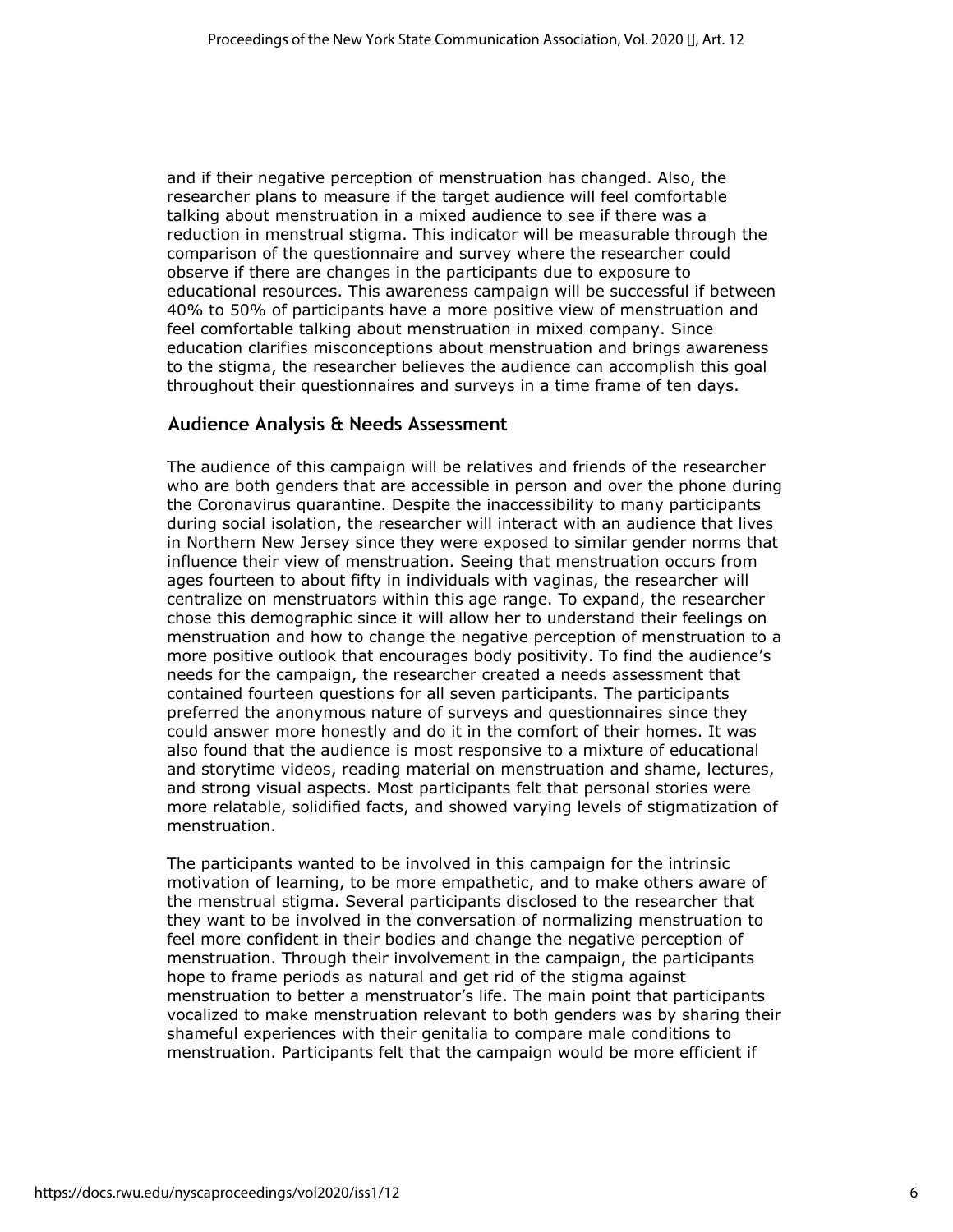the researcher created social media content that contains memorable slogans, related men's genitalia shame to menstruation, and used more personal experiences. Additionally, the participants thought the campaign of naturalizing the conversation of menstruation would be successful if both genders were made aware of the stigma of menstruation and if the negative perception of menstruation was changed into a more positive topic.

### **Communication Activities & Implementation**

For the message design, the researcher wanted to create five campaign messages called #Prideintheperiod encouraging viewers to think about period shame from varying perspectives. For the first campaign message, the researcher uses an image of a young boy and girl getting their first period with a headline stating, "Would we be less embarrassed to talk about periods if we all had them." The second campaign message will revolve around the image of a young boy and girl looking down at their genitalia underneath their pants with the headline of "Remember the shame we all experienced during puberty". Underneath the image of the boy and girl examining their genitalia, the researcher would utilize the sub headline of "Well, imagine if that shame continued every month for forty years of your life". Regarding the third message, the researcher will use the imagery of a bloody band aid in comparison to a bloody pad or tampon with the bold headline of "Why are we more comfortable with a bloody cut than period blood". Underneath the inquisitive headline and the following comparative imagery of feminine products, the researcher will use the subhead line stating, "Let's talk about periods because they are normal. Start the conversation with both genders to stop menstrual shaming, period". For the fourth campaign, the headline will state, "Blood runs through all our veins, so why is period blood any different," which will be accompanied by an image of a girl trying to discreetly hide a tampon up her sleeve. Underneath this image of a girl hiding a tampon in her sleeve, there will be a sub headline that states, "It is not a secret that menstruation happens, because it is natural. For anyone on their period, you are not shameful for menstruating. Remember, your period displays your vagina's health, and you are beautiful." For the last campaign message, the researcher will use the headline of "The problem is not the period, it's our perception". Along with this headline, there will be an image of both a girl and boy looking at a billboard of the fourth #Prideintheperiod message with their negative perspectives on periods in a conjoined thought bubble. Underneath this image, the last message will also include the subhead line of "By changing how society views menstruation through conversation and education, we can all put an end to period shaming". Through all five messages in the #Prideintheperiod campaign, the researcher plans to use both color, graphics, and message content to bring attention to the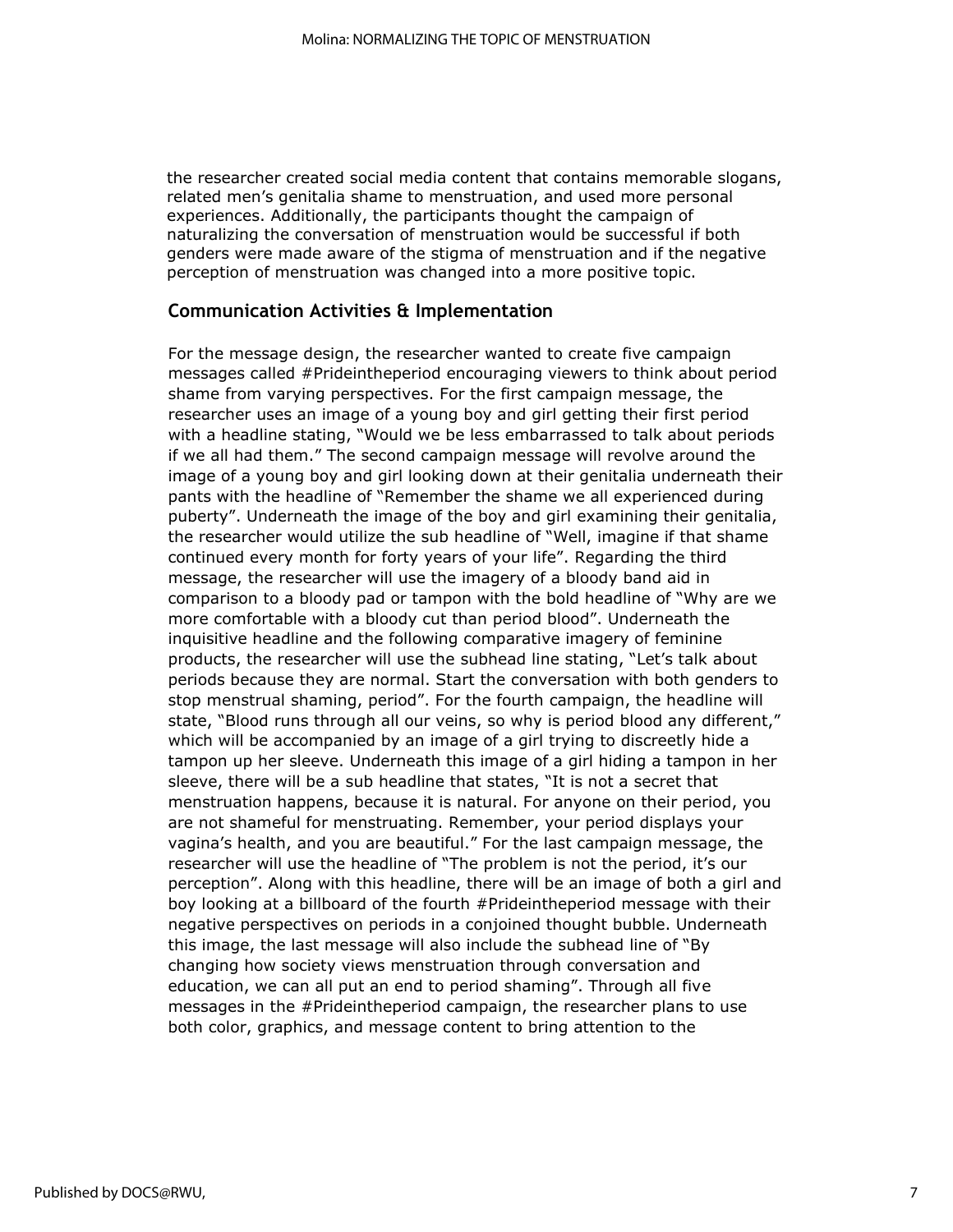stigmatization of menstruation and illustrate how periods should be normalized by both genders.

The five campaign messages were created to counter menstrual stigma in response to her target audience's needs of normalizing the conversation to avoid the embarrassment of their body, encourage body confidence, and make them comfortable talking about menstruation (Schiavo, 2013). By framing menstruation as a healthy bodily function, the researcher hopes to affect the attitudes of society to "understand, remember, and feel motivated to apply it to their everyday life" (Schiavo, 2013, p. 96). To frame menstruation as a normal bodily function, the researcher created the hashtag '#Prideintheperiod,' to help spur the change in the representation of menstruation as a positive topic of conversation. Through this campaign slogan, the researcher aims to promote menstruators' body confidence to feel that their bodies' menstrual process is not shameful since it displays their fertile health. The researcher also believes this message design is effective since it displays the complex nature of menstrual stigma that affects both genders. The first message in the #Prideintheperiod campaign showcases the discourse of shame that is embedded into menstruation but also displays imagery that includes men in the conversation as well. By choosing imagery with both genders, this message will effectively allow viewers to sympathize with menstruators' experience, despite not biologically experiencing this function. Similarly, the second campaign underscores how both genders are critical of their body during puberty, therefore making it easier for men to sympathize with menstruators. The third campaign message will express how society is more tolerable of blood from an accident or violence, rather than natural menstrual blood. Through the visual comparison of a bloody band aid to a used pad or tampon, it will create a conversation that will change the representation of menstruation from shameful to normalized, which will benefit the target audience.

Through the utilization of the fourth message campaign, the researcher stresses the measures menstruators go through to conceal their periods from others out of fear of being ridiculed. This imagery of the girl hiding a tampon in her sleeve will resonate with the target audience since it will display their struggles of keeping their period secret. The last campaign message will bring attention to the skewed perception of menstruation as an immoral action and offer the solution to end period stigmatization through conversations and education. Through the creation of all five messages, the researcher hopes to reach the target audience by stressing the realistic struggles of menstruators, promoting sympathy from male viewers, encourage body confidence, and draw attention to a lack of awareness of menstrual stigma to change the negative representation of menstruation in society. By including all these factors in the #Prideintheperiod campaign, the researcher hopes to not only satisfy the needs of her target audience but show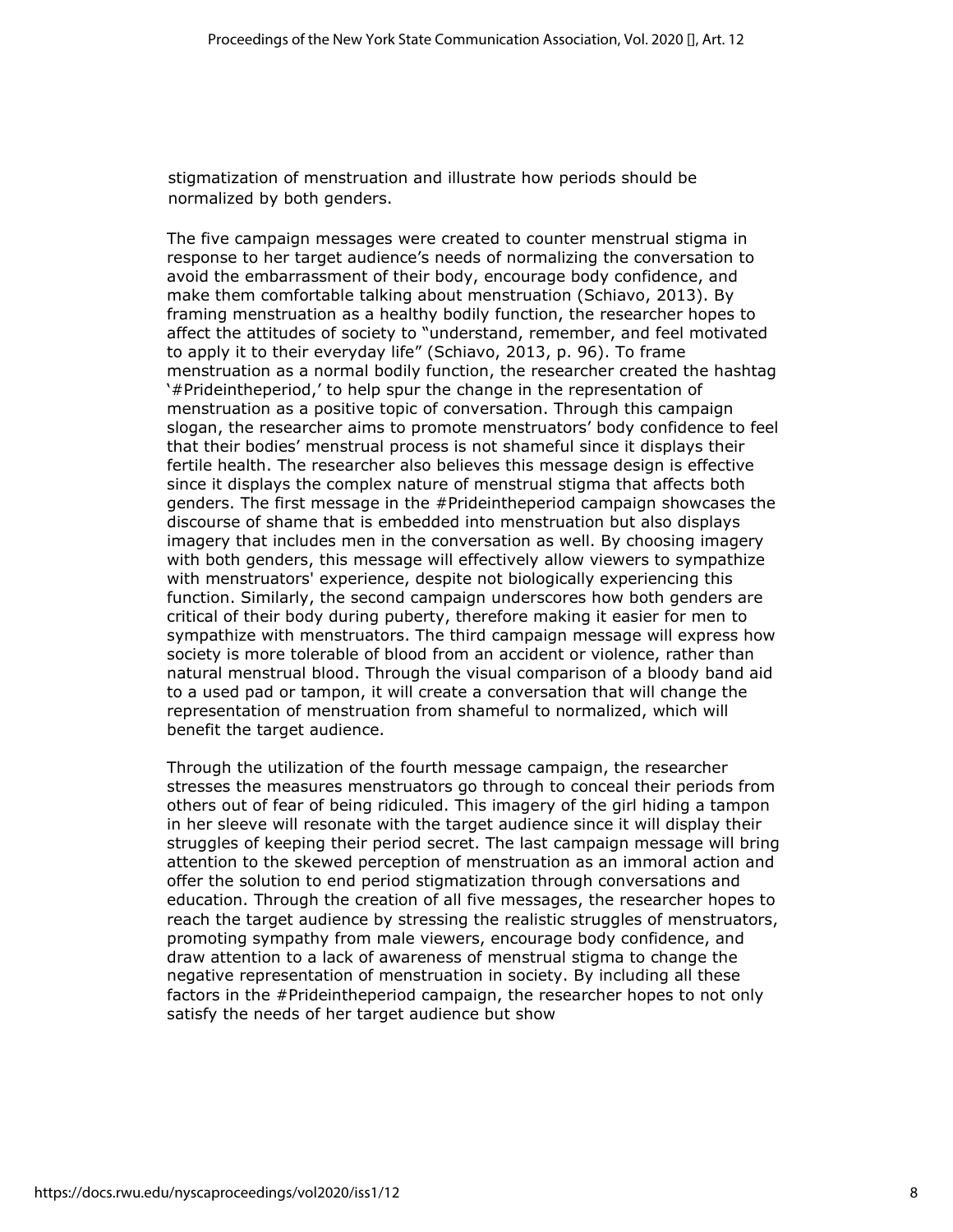"appreciation for others, help increase behavioral compliance, show personal experiences, and relieve stress by including both genders in the narrative" (Schiavo, 2013, pp. 97-98).

Through the five campaign messages in the #Prideintheperiod campaign, the researcher used the emotional persuasive appeal to convey the nature of menstrual stigma and the need to naturalize the conversation of menstruation to the audience (Bartley, 2019). Within the first campaign message, the researcher questioned the existence of menstrual stigma if both genders had this biological process. By putting both genders in the same experience of accidental bleeding, the researcher designed this campaign message to promote sympathy from both genders on the shame associated with menstruation. In a similar manner to the first campaign message, the second campaign message uses the comparison of the shame experienced during puberty to menstrual shame to make both genders relate to one another. Within the third campaign message, through the visual comparison between a bloody bandage to the used tampon and pad, the researcher demonstrated how society is more understanding of one type of blood since it is from both genders but are not accepting of menstrual blood. Through the fourth campaign message's imagery of the girl hiding her tampon in her sleeve, the researcher showcased the lengths menstruators go through to conceal their periods out of fear of being humiliated. Therefore, the emotional persuasive appeal of this campaign message was meant for viewers to understand the fear of being 'outed' as a menstruator and to promote sympathy within participants. In the last campaign message, the emotional persuasive appeal was presented through a visual of both a boy and girl looking at the #Prideintheperiod campaign message with their negative thoughts on menstruation. This campaign points out all the common misconceptions about menstruation and how to fix the perception of menstruation through education and conversation. By offering how to fix the perception of menstruation through open conversations and proper education, the researcher showed the emotional persuasive appeal by showing how the participants can change the representation of menstruation themselves. Through using the emotional persuasive appeal within the visual campaign messages, the researcher aimed to appeal to the participants' emotions in order to change their negative view of menstruation and feel able to talk about menstruation with both genders comfortably (Bartle, 2019). The researcher found that the emotional persuasive appeal was more "useroriented," allowing her to fixate on how menstruation representation needs to change in order to better the lives of fourteen- to fifty-year-old menstruators who suffer from period stigmatization (Bartle, 2019).

The communication channels the researcher will use to disseminate the #Prideintheperiod campaign will be through Instagram and email. Through Instagram, the researcher will create five social media messages and post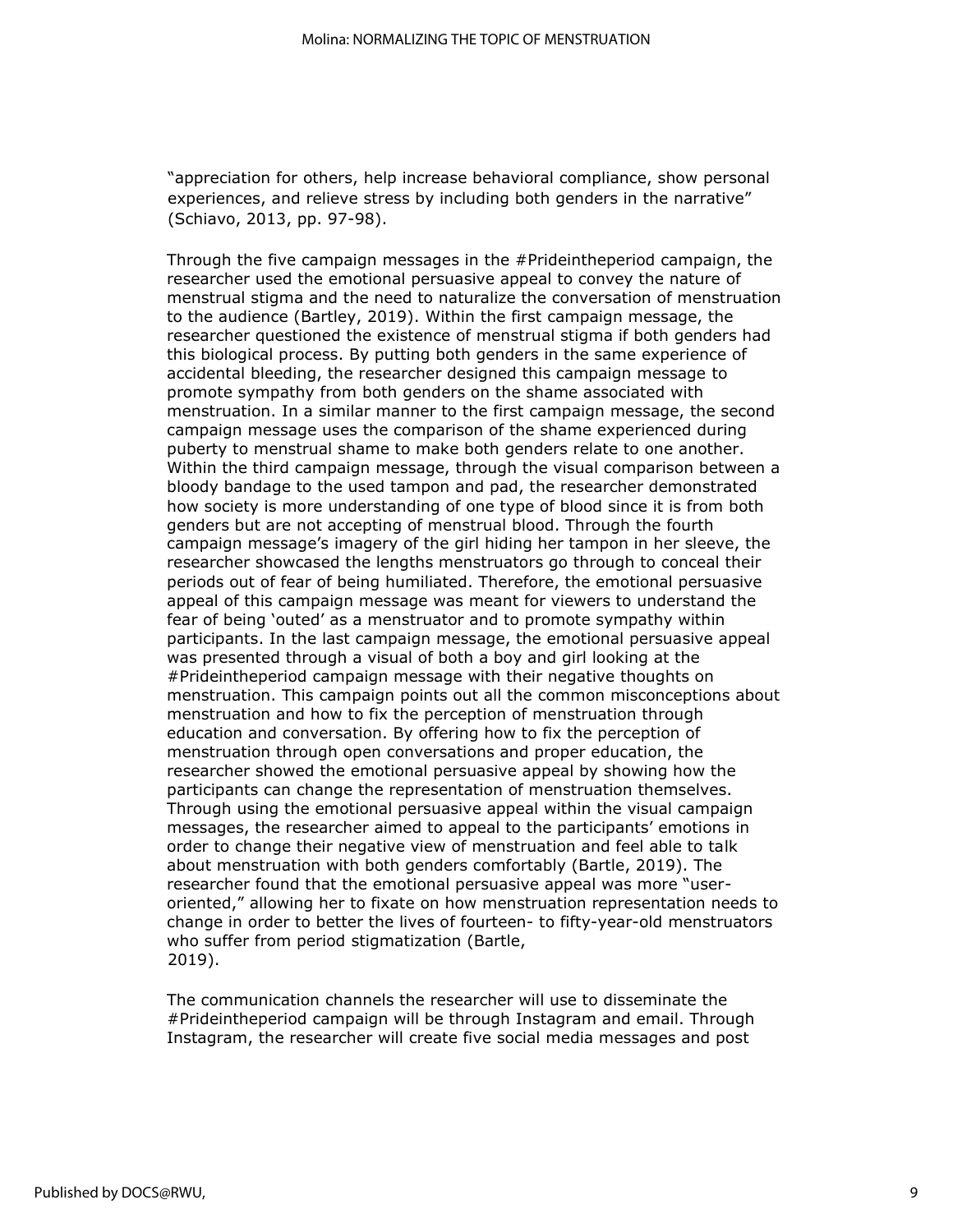them on the Prideintheperiod account. With the utilization of this account, the researcher will have the ability to share resources with her audience to help normalize the topic of menstruation. By using Instagram, the researcher will easily obtain their feedback. The researcher chose to use social media within her campaign since "it will personalize and reinforce health messages that can be more easily targeted to particular audiences and facilitate interactive communication" (Brodalski, Brink, Curtis, Diaz, Schindelar, Shannon, & Wolfson, 2011, p. 1). The researcher used social media to encourage users to share information easily, boosts participation, and increases accessibility to the message (Brodalski et al., 2011). The researcher chose her primary communication channel to be the social media platform of Instagram since the #Prideintheperiod campaign revolves around five visual campaign messages and easy interaction with her audience. In the case that several participants in this campaign do not have an Instagram account, the researcher will send the same five campaign messages over email and ask for their genuine reactions in a response email.

The researcher chose to use Instagram to spread her awareness campaign since five out of the seven participants have an account on this platform, allowing her to easily interact with participants to share resources and gain their authentic reactions to the campaign efforts. Additionally, the researcher thought the use of Instagram would be beneficial to her audience since they can interact with the campaign without the presence of the researcher to make them feel more comfortable discussing the taboo of menstruation. It was also found that the demographic that utilizes Instagram and social media the most are females which will help the researcher in her efforts to communicate with her target audience of 14- to 50-year-old menstruators (Brodalski et al., 2011). Additionally, the researcher thought the use of Instagram would be beneficial to her audience since they can interact with the campaign without the presence of the researcher to feel more comfortable discussing menstruation. If several participants do not have an Instagram, the researcher will send the campaign messages over email and ask for their reactions in a response email. Within Prideintheperiod Resources in the Instagram bio, it displays a link to the questionnaire meant to be taken before exposure to the resources and campaign messages to demonstrate the participant's initial thoughts on menstruation in society. After completing the questionnaire, the participants then chose from twenty-one resources on the document that are either academic papers, articles, YouTube videos, or speeches. By offering a variety of materials for the participants, the researcher was hoping for her participants to take agency in their efforts to learn about menstrual stigma. The researcher exposed one campaign message to the participants every two days to give them ample time to respond to the messaging. On the final day of the campaign, the researcher then implemented a survey on the effectiveness of the resources and the five campaign messages over the same platform of Google Forms.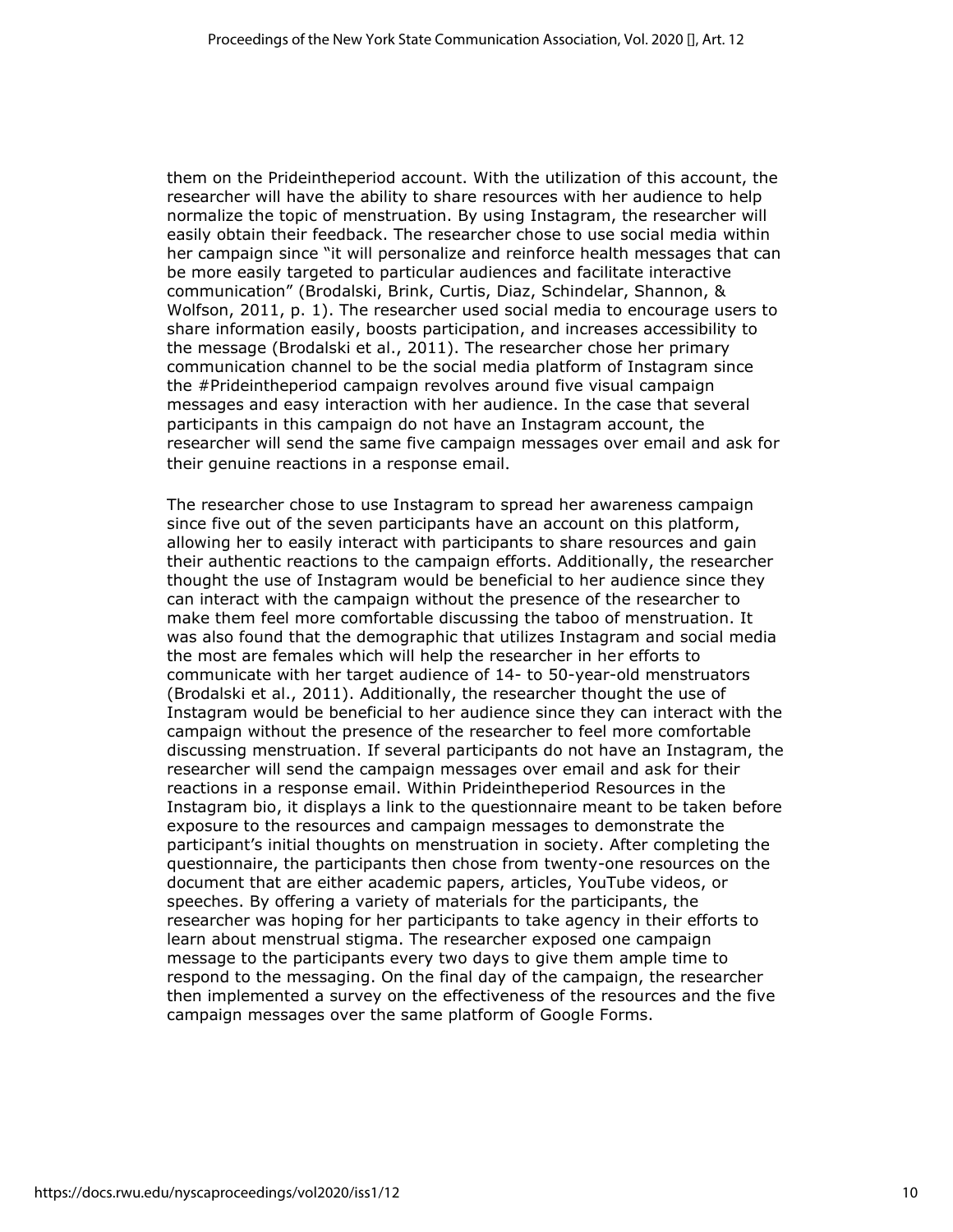## **Evaluation Plan**

To make sure the campaign runs effectively for participants, the researcher twice a day during the ten-day-long campaign checked her Instagram account for commentary and the resource page's links to ensure they were still accessible. The researcher used the research approaches of both a questionnaire and a survey to evaluate the campaign outcomes. To expand, the survey was implemented into the campaign to understand the participant's initial thoughts on menstruation before exposure to campaign messages. Within the questionnaire, there were nine questions to understand their thoughts on menstruation, if they were comfortable with discussing menstruation in mixed company, if they have been exposed to menstrual shaming, and if they believe menstruation can be a positive conversation. After completing the questionnaire, the participants then choose various resources to suit their learning style and look at the campaign messages. Upon the completion of looking over the resources and campaign messages, the participants completed a survey to determine if the #Prideintheperiod campaign was effective in normalizing the conversation of menstruation in their life. To clarify, the researcher asked the participants twenty-two questions to understand if the campaign was effective in bringing awareness to menstrual stigma, encouraging body confidence in menstruators, and normalizing the conversation of menstruation in society. Through the use of the questionnaire and survey, the researcher hoped to see a positive change in the participants' perceptions of menstruation and encourage both genders to openly converse about menstruation to reduce the stigma among their own surroundings. Additionally, the researcher aimed to bring awareness to menstrual stigma and reduce its negative effects in order to promote body confidence and self-efficacy in menstruators. Lastly, by comparing shame during puberty to period shaming, the researcher hopes to make men sympathize with menstruators to understand how being socially ridiculed for one's natural bodily functions is degrading.

## Outcomes

From utilizing the questionnaire and the survey to evaluate the effectiveness of the campaign, the researcher found an interesting shift in how the participants viewed menstruation. In the questionnaire, the participants found menstruation to be both associated with negative and positive thoughts. The participants also displayed mixed feelings on if they felt comfortable talking to both genders about menstruation based on their given surroundings and the individuals, they surround themselves with. It was found that four participants felt comfortable conversing about menstruation but would only discuss it in varying contexts, such as education, in front of fellow menstruators, or in front of close friends or family. Similarly, all participants also demonstrated a lack of comfort in discussing menstruation with the other gender based on their perspective not being addressed in their common environments. As a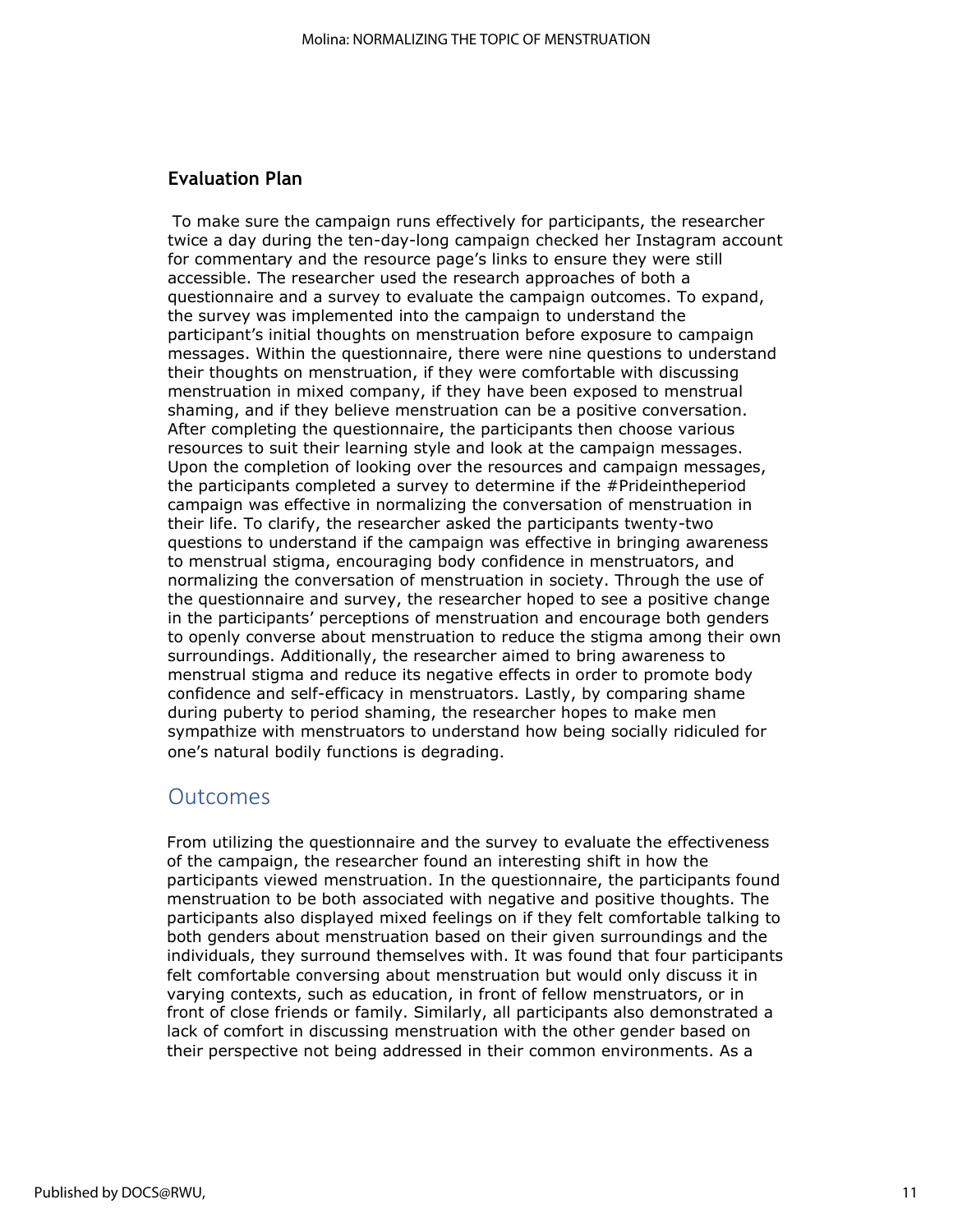result of both genders' obliviousness to their varied perspectives, it created an unhealthy relationship with menstruation when discussing this topic in a mixed company.

From the questionnaire, the researcher also found that six participants have either heard negative comments about menstruation, have seen period shaming firsthand or experienced period-shaming themselves. Within the questionnaire, four participants vocalized how menstruation is seen as gross and expressed how they sympathized with menstruators who were "exposed" during their menstrual cycle. Regarding the participants' personal experiences with menstruation, three participants identified themselves as menstruators who use euphemisms and only talk to other menstruators about their period, despite wanting to talk to both genders about the process. The rest of the participants either wanted to change the societal representation of menstruation to feel more comfortable with their bodies, have loved ones who experienced periods, or was in a relationship with a menstruator and did not find menstruation "a big deal." Despite their varied perspectives on menstruation, five participants believed that society is cognizant of menstrual stigma but chooses to ignore it. It was found that five participants believe menstrual stigma spurred from improper sex education were bias against menstruation existed and avoidance occurred to limit uncomfortable experiences in the classroom. By separating genders when learning initially about sex education, all participants felt embarrassed about their reproductive systems during puberty. Five participants also wanted menstruation to be normalized since it is natural, to understand innate body processes, and to encourage body positivity in menstruators as well as to help sympathize with others. All participants agreed that early exposure to proper sex education and open conversations that vocalize both male and female perspectives will aid in making menstruation a more comfortable and positive experience for both genders.

From the survey responses, all participants found that menstruation should be a normalized topic in society after exposure to both campaign messages and resources. The researcher was able to convince her participants that menstrual stigma exists and should be normalized in an everyday conversation between both genders. All seven participants felt more sympathetic to menstruators or other menstruators and feel as though the slogan, #Prideintheperiod, helped change their negative perception of menstruation to a more positive topic of conversation. It is evident the researcher has made all seven participants grasp that menstruation is a positive topic of conversation that is natural and depicts the health of menstruators. Even though some of the campaigns had mixed reviews from participants, all the participants felt the messaging effectively countered menstrual stigma, normalized the conversation of menstruation, and convinced participants the need to change the negative representation of menstruation. It was apparent to the researcher that six participants felt more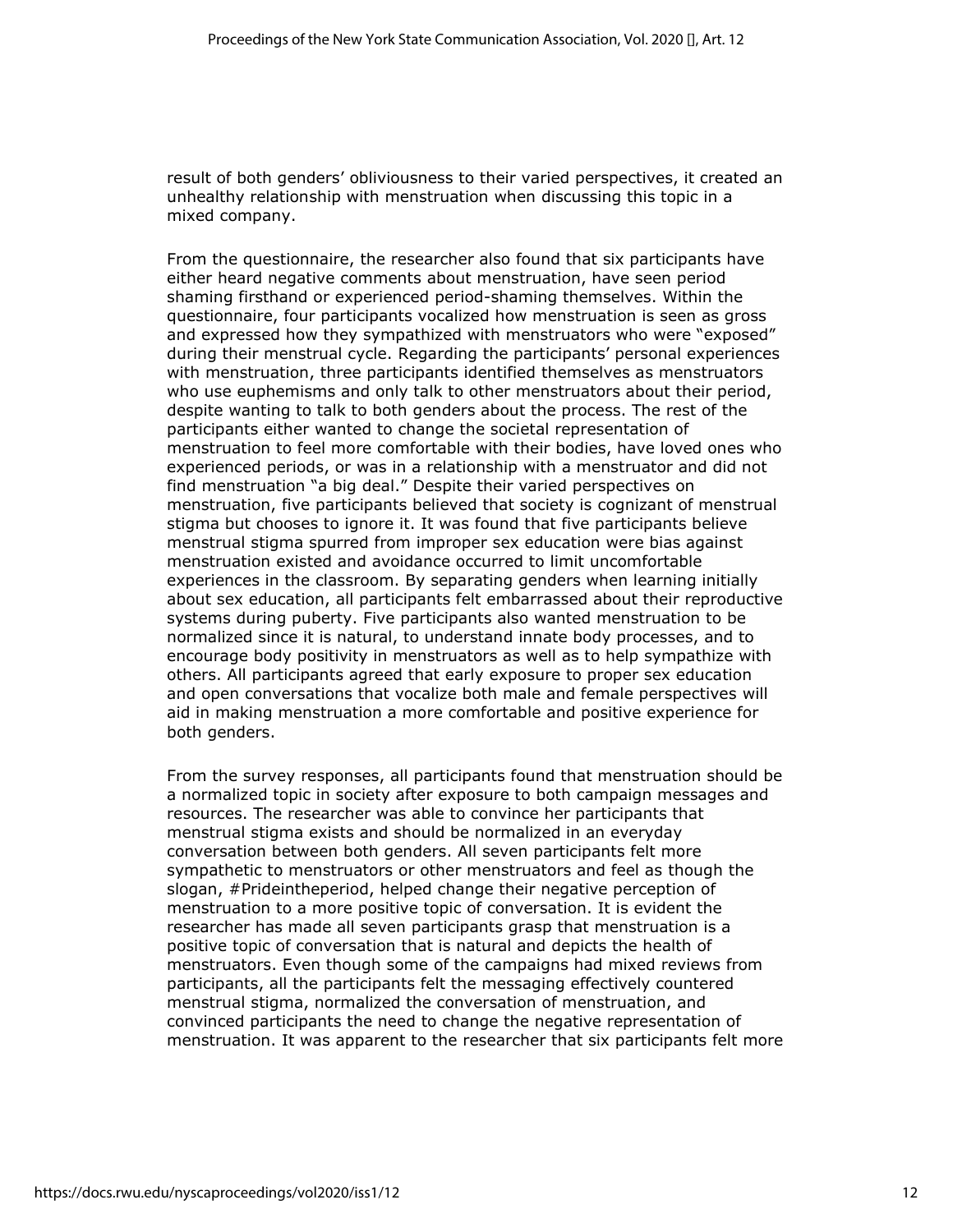comfortable talking about menstruation in front of both genders after exposure to the campaign and its resources. Lastly, all participants believe the campaign helped encourage body confidence in menstruators, included men in the conversation of menstruation, and showcased both genders' perspectives on menstruation through its resources and campaign messages.

### **Limitations & Successes**

From dissecting the campaign results, the researcher has determined several limitations and successes. One limitation of this campaign was the pool of participants in the study. If there were more individuals involved in the study, the researcher could have grasped new perspectives on menstruation that could aid in normalizing the conversation further. It has come to the researcher's attention that not only females and males should be included in normalizing the conversation of menstruation but other identities that could experience or witness menstruation as well. By including other individuals in this conversation of menstruation, society could further improve how menstruation is viewed and help advocate for those who experience menstruation and do not identify with their innate biological process. Another limitation of the campaign is the short duration of time the campaign was conducted for. If the researcher could have extended the campaign for a month by sharing more resources with the participants and creating more campaign messages, the campaign would have been more successful.

The successes of the #Prideintheperiod campaign were that the participants thought the visual campaign messages were well-executed since they emphasized the realities of menstruation, the various perspectives on menstruation, and the inclusion of both genders in the conversation. The participants also expressed how they enjoyed the variety in the resources, the ability to choose what resources they were exposed to, and emotionally felt connected to the material. The researcher also found that the participants were more open to the material since it displayed concern for both genders' understanding of the issue of menstrual stigmatization, showcased the same menstruators' experience, and compared a male's shame with puberty to period shame to get them more involved in the conversation. Lastly, the researcher found that giving participants a choice in their learning material made them more inclined to learn. To increase the future effectiveness of the #Prideintheperiod campaign, the researcher wants to implement a few changes. By creating more campaign messages that fixate on normalizing menstruation to both genders and promoting body confidence in menstruators, the researcher will create a stronger campaign that benefits menstruators. The next steps in the #Prideintheperiod campaign that will help normalize the conversation of menstruation in society are to spread this campaign over various social media platforms, such as YouTube and Twitter. By putting the campaign on the two popular social media platforms, it will gain more attention from audiences and help normalize menstruation in society. The researcher found that this campaign would be more successful if it was implemented into a school sex education program. By vocalizing that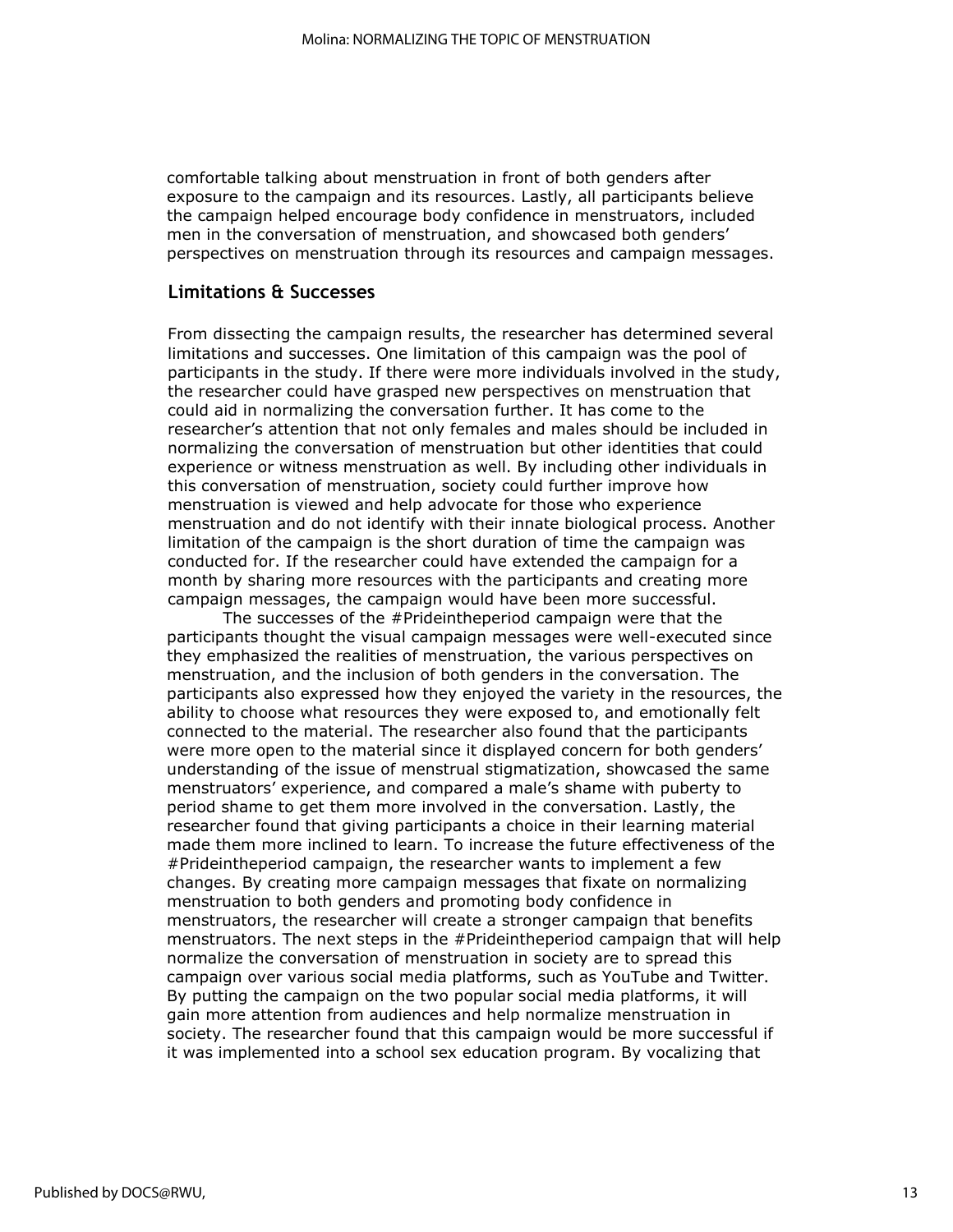menstruation is normal, individuals with vaginas could become comfortable with their bodies.

## **Conclusion**

Through these findings, the researcher has been able to shed light on how both genders view menstruation and how menstruation can be a positive conversation in society. Despite several participants wanting to normalize the conversation of menstruation, it was found that all the participants displayed initial mixed feelings on if they felt comfortable talking to both genders about menstruation. The researcher found this sense of embarrassment when conversing about menstruation to be a result of their given support systems, hence why both genders only feel open to discuss menstruation in educational and close relationship contexts. Another factor that causes both males and menstruators to feel awkward when talking about menstruation is due to both genders not understanding one another's relationship to menstruation. Granted that males do not biologically experience menstruation, they felt like an outlier in the conversation of menstruation despite wanting to help their loved ones who experience the process. On the other hand, menstruators want to openly express their experiences with menstruation in society, however, they feel embarrassed to discuss menstruation since males do not menstruate and will not understand their feelings on the matter. Society ignores both genders' perspectives on menstruation has created a culture where menstruation is seen as a taboo.

By observing or experiencing negative experiences with menstruation, it has made both genders feel sympathetic to menstruators about the stigmatization of menstruation. The researcher also found that improper sex education and the separation of genders when learning about reproductive health has encouraged negative ideas of menstruation. If menstruation was discussed with personal bias or avoided in the classroom, it made all participants feel embarrassed about their differing reproductive systems. Regarding menstruators, this separation and avoidance of female reproductive health encouraged embarrassment for their body, making them adhere to the feminine norms of purity to be considered normal. By all the campaign messages resonating with participants, the researcher found that by bringing awareness to the menstrual stigma through education and open conversations that showcase both genders' opinions on menstruation can normalize menstruation in everyday conversation. It is also important to display menstruation in a realistic, unapologetic manner that promotes body confidence in menstruators and educates males who might not understand what menstruators experience during their cycle.

Regarding the scope of further research on normalizing menstruation in society, there are plenty of academics and activists who find it essential to normalize menstruation and emphasize the existence of menstrual stigma. For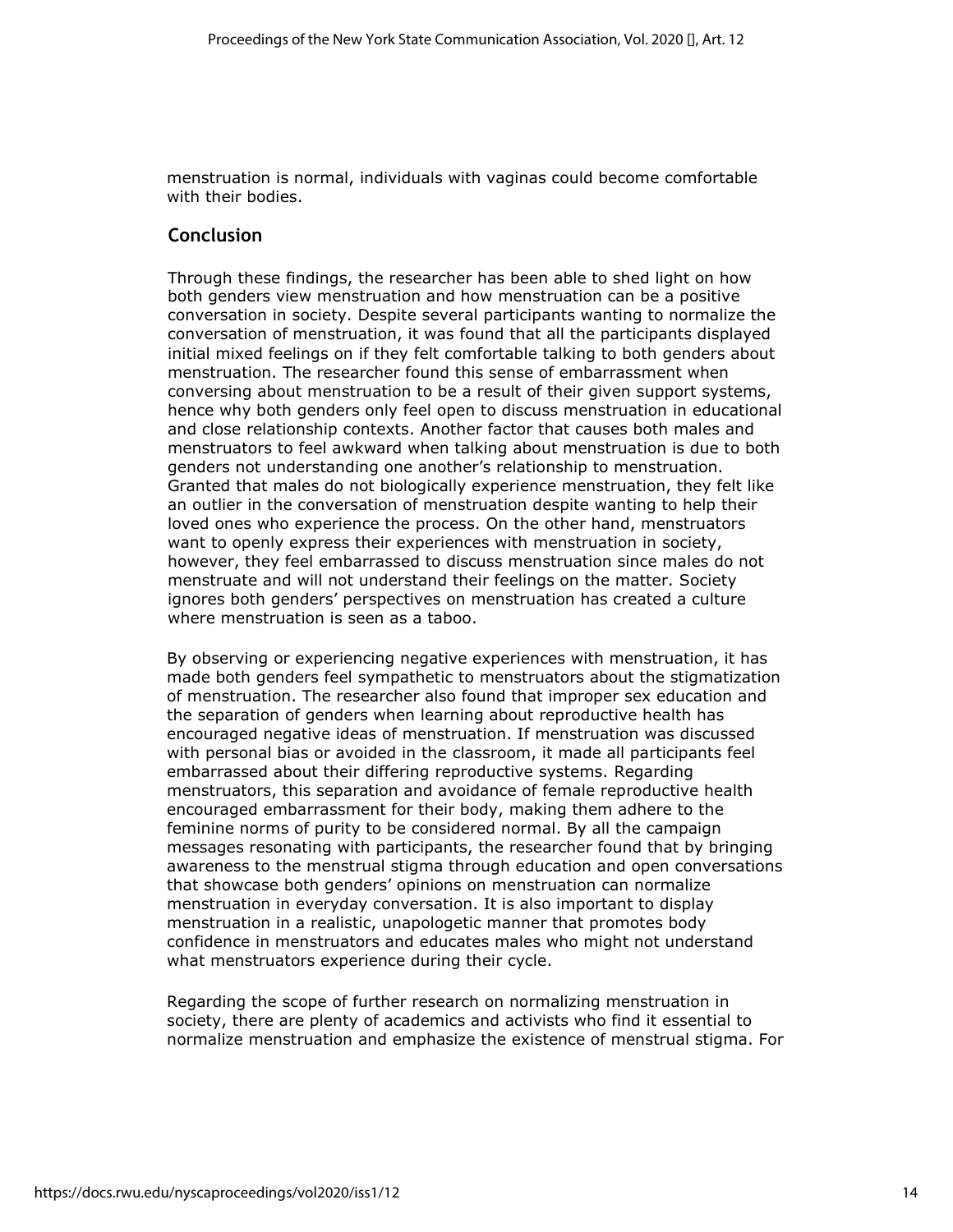instance, it was found by the researcher that numerous feminine hygiene companies, such as *Always*, *Thinx*, *Flex*, and *BodyForm*, are normalizing menstruation as a positive conversation in society. Through representing menstruation in a realistic manner with no shame, it has effectively encouraged those with menstrual cycles that menstruation is not shameful, but rather beautiful and a sign of strength. These various feminine hygiene companies also are changing the representation of menstruation to a celebrated biological process that should be discussed with both genders. There also have been global efforts to reduce the stigma against menstruation and normalize it in society throughout India, such as Dasra India's *First Period: MHM Story* film and Pravin Nikam's creation of unpatented menstrual pad machine to bring awareness and resources to unprivileged menstruators. It became clear to the researcher that academics are failing to bring together both perspectives of the menstruator and males into the conversation. As a result of not including both genders' perspectives on menstruation, it fails to normalize menstruation among patriarchal society. Therefore, to make normalizing menstruation a realistic outcome for non-profit organizations, feminine hygiene companies, and academics, they all need to vocalize both genders' perspectives on menstruation to encourage sympathy for one another. This goal of normalizing menstruation can then be accomplished through education and honest conversations that make society aware of menstrual stigma rather than solely one perspective that might be perceived negatively.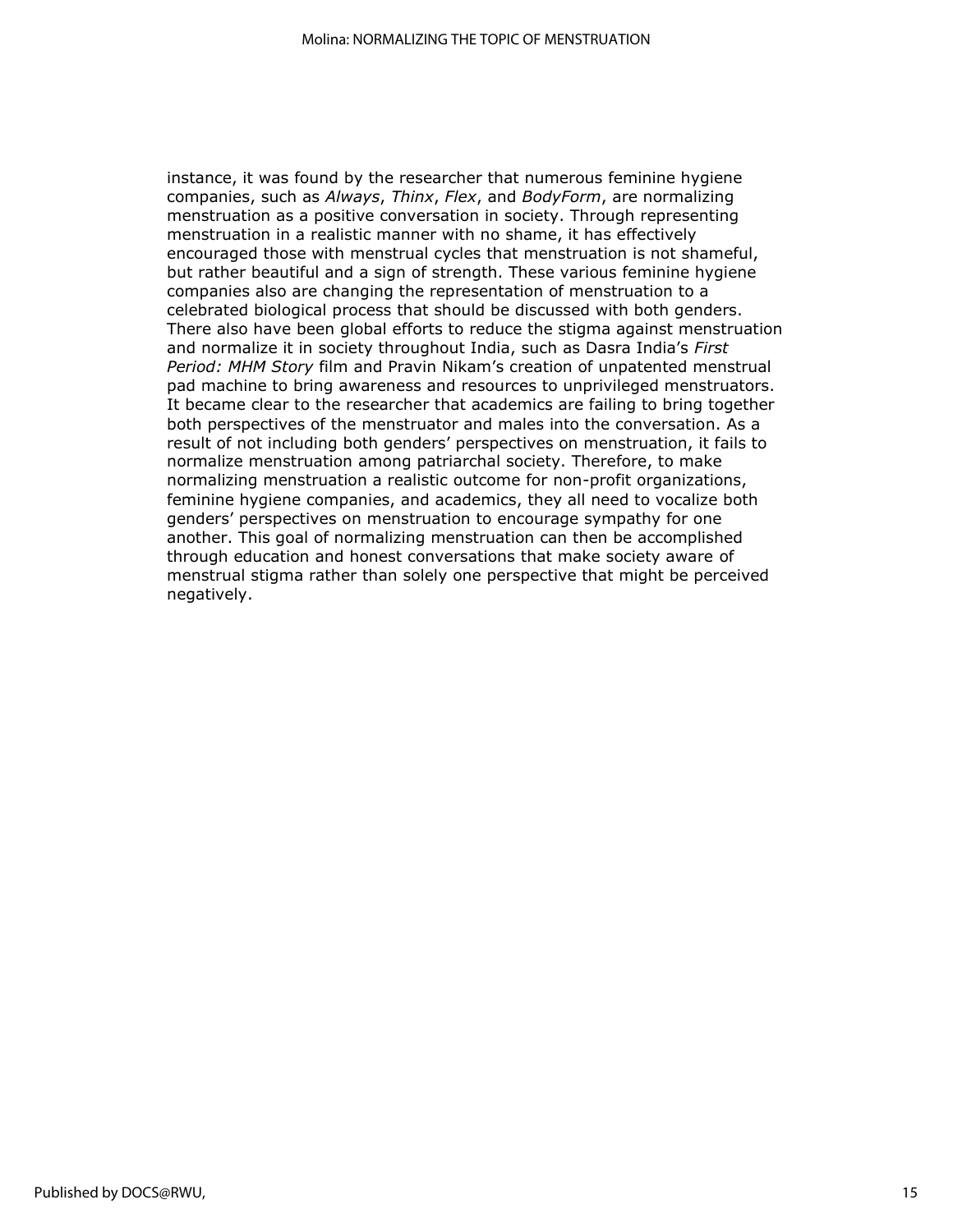### **References**

- Bartle, H. (2019, March 28). Informative vs Persuasive Advertising. Retrieved April 30, 2020, from [https://www.auburnadvertising.com/articles/98](https://www.auburnadvertising.com/articles/98-informative-vs-persuasive-advertising) [informative-vs-persuasive-advertising](https://www.auburnadvertising.com/articles/98-informative-vs-persuasive-advertising)
- Brannagan, T. (2018, September 19). How You Can Overcome Period Shame. Retrieved April 1, 2020, from [https://www.shethinx.com/blogs/womens-health/overcome-period](https://www.shethinx.com/blogs/womens-health/overcome-period-shame-swns-infographic)[shame-swns-infographic](https://www.shethinx.com/blogs/womens-health/overcome-period-shame-swns-infographic)

Brodalski, D., Brink, H., Curtis, J., Diaz, S., Schindelar, J., Shannon, C., & Wolfson, C. (2011). *The health communicator's social media toolkit*. (pp. 1-59). Retrieved from [https://www.cdc.gov/healthcommunication/ToolsTemplates/SocialMedi](https://www.cdc.gov/healthcommunication/ToolsTemplates/SocialMediaToolkit_BM.pdf) [aToolkit\\_BM.pdf](https://www.cdc.gov/healthcommunication/ToolsTemplates/SocialMediaToolkit_BM.pdf)

- Johnston-Robledo, I., & Chrisler, J. C. (2013). The menstrual mark: Menstruation as a social stigma. *Sex Roles: A Journal of Research*, *68*(1-2), 9-18.doi:http://dx.doi.org/10.1007/s11199-011-0052-z
- Peranovic, T., & Bentley, B. (2017). Men and menstruation: A qualitative exploration of beliefs, attitudes, and experiences. *Sex Roles*, *77*(1-2), 113-124. doi:http://dx.doi.org/10.1007/s11199-016-0701-3
- Schiavo, R. (2013). *Health communication: From theory to practice*. (pp. 91- 120). Retrieved from https://www.wiley.com/en-us/Health Communication: From Theory to Practice, 2nd Edition-p-9781118122198
- Schooler, D., Ward, L. M., Merriwether, A., & Caruthers, A. S. (2005). Cycles of shame: Menstrual shame, body shame, and sexual decision-making. *The Journal of Sex Research*, *42*(4), 324-334. doi: <http://dx.doi.org/10.1080/00224490509552288>
- Siebert, V. (2018, January 11). Nearly half of women have experienced 'period shaming'. Retrieved April 1, 2020, from [https://nypost.com/2018/01/03/nearly-half-of-women-have](https://nypost.com/2018/01/03/nearly-half-of-women-have-experienced-period-shaming/)[experienced-period-shaming/](https://nypost.com/2018/01/03/nearly-half-of-women-have-experienced-period-shaming/)
- University of Twente. (2004). Communication Theories, 1–194. Retrieved from https://www.utwente.nl/.uc/f32b97e4401021a2d8f00d5e2e5030c0add 13d6eed6e400/Communication Theories University of Twente\_UTwente\_The Netherlands.pdf